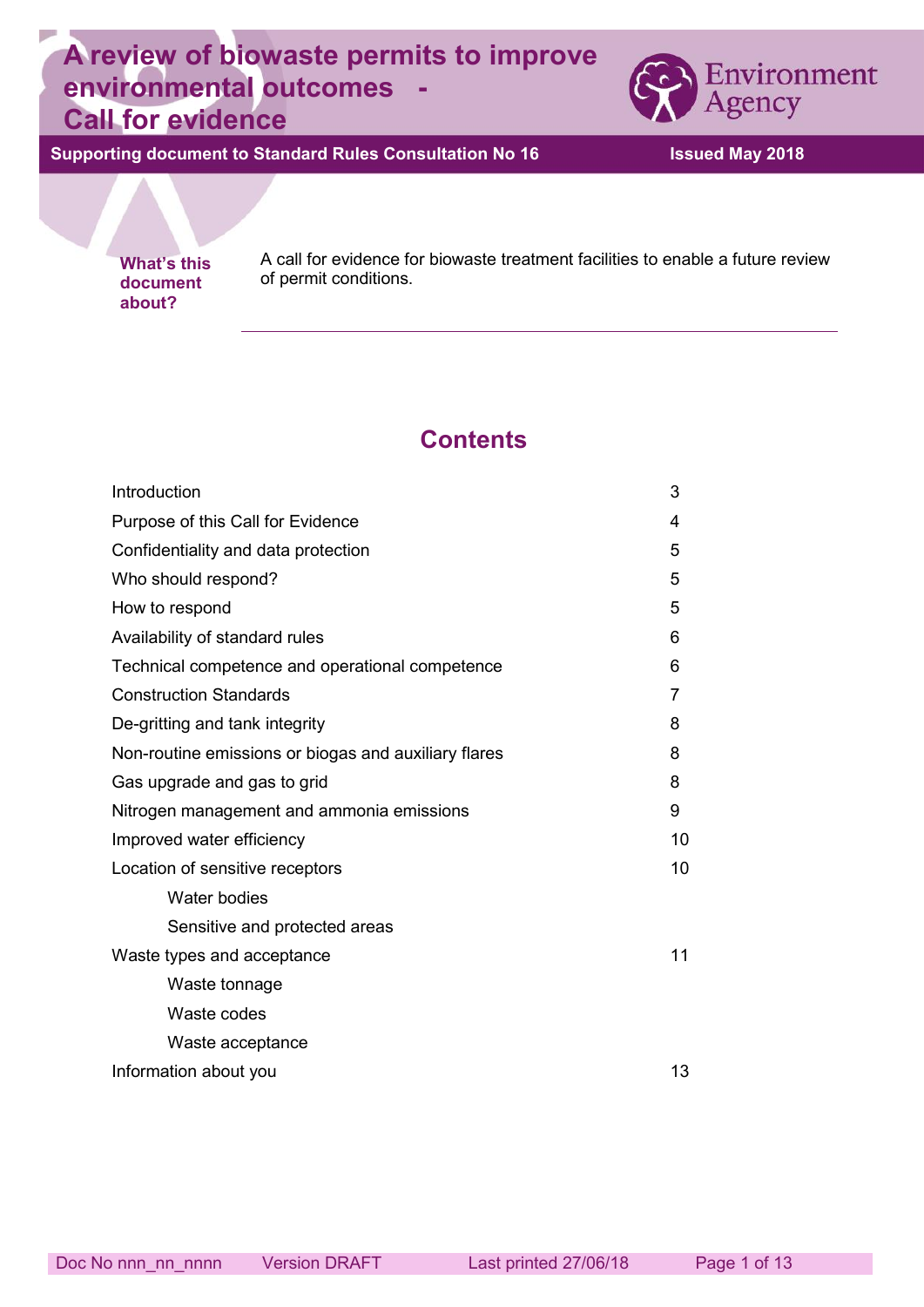#### **Introduction**

- 1. This Call for Evidence acknowledges the aims of the [Government's 25 year plan](https://www.gov.uk/government/uploads/system/uploads/attachment_data/file/673203/25-year-environment-plan.pdf) and Clean Growth strategy, Clean Air Strategy and how the biowaste treatment sector can contribute to these aims. These include;
	- Reduce pollution and impact on local communities
	- Reduce greenhouse gas emissions and cleaner air. Minimise the impacts of anaerobic digestion in relation to air quality with improved ammonia and phosphate extraction reducing methane emissions
	- Ensure outputs from treatment enable thriving plants and wildlife and is fit for use, managing land sustainably by replenishing depleted soils and protecting the environment from harmful chemicals
	- Enabling the reduction of waste
	- Maximising the value of food waste
	- Clean and plentiful water
	- Eliminate avoidable plastic waste
	- Reducing the use of peat
	- Enhancing and protection of natural capital
	- Improve energy and resource efficiency and recovery
	- Improved biosecurity
- 2. We believe that the biowaste treatment sector plays an important role in achieving these aims. It supports the health of the UK's soils by converting a wide range of organic wastes into valuable biofertilisers, soil conditioners and horticultural growing media. It enables biodegradable wastes to be diverted from landfills, preventing or reducing as far as possible the negative effects of landfilling waste. Biogas from the anaerobic digestion process is injected into the gas supply network or used to generate electricity and contributes to the UK's diverse mix of renewable energy sources.
- 3. However, it is widely recognised that the environmental performance of the biowaste treatment sector needs to improve. Despite some excellent examples of good practice the sector has a long history of pollution events and amenity problems. Although there has been some improvement in the performance of the sector in recent years, it lags behind that of the wider waste industry.
- 4. We want the biowaste treatment sector to become a leader, delivering a high value sustainable renewable resource, driving continuous improvement. In this narrow context, we see sustainability in terms of maximising all the benefits of good resource management and minimising the health and environmental impacts of the waste treatment process.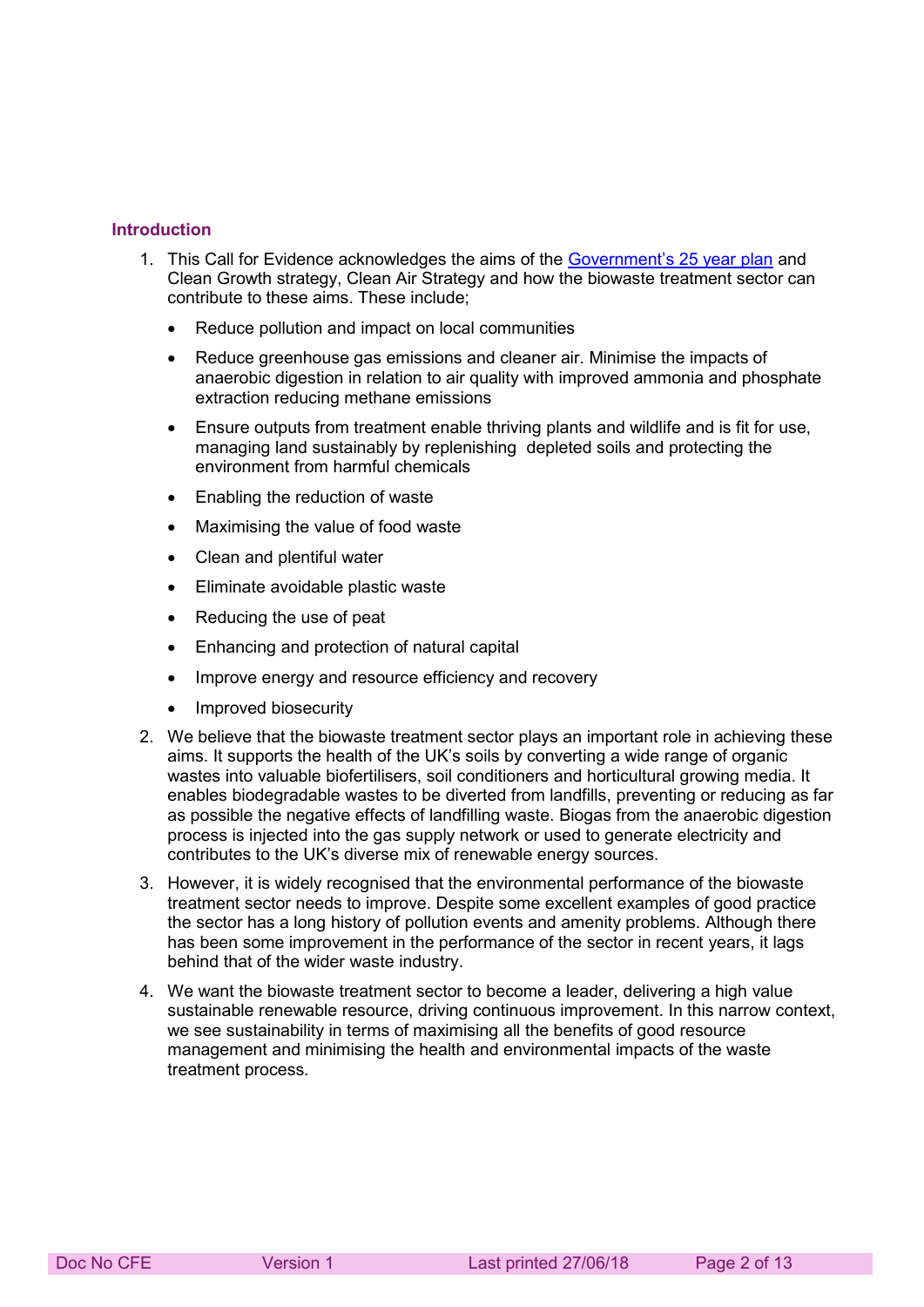#### **Purpose of the call for evidence**

- 5. We know that parts of biowaste industry are taking positive steps to improve performance, and we welcome the work of the Anaerobic Digestion and Bioresources Association, the Organics Recycling Group and others in promoting best practice and improving the reputation of the biowaste treatment sector. However, we think there is scope to go further.
- 6. Most biowaste treatment facilities require an environmental permit to operate. These permits define the environmental standards expected and the framework of controls that will apply, but they also allow operators considerable freedom in how they run their facility. Our aim is to ensure that permits strike the right balance between environmental protection and operational flexibility.
- 7. The requirement to adopt best available techniques in accordance with the revised waste treatment BREF1 will shortly be impacting biowaste treatment installations. Similar requirements for non-installations call for appropriate measures to be taken. Recent audits of biowaste treatment facilities have revealed a significant shortfall in expected operating standards<sup>2</sup>. The call for evidence seeks your views on a range of measures that might be adopted to reduce environmental risk posed by biowaste facilities.
- 8. We have a statutory duty to review and revise permits to ensure they remain fit for purpose. Later this year we will be conducting a detailed review of our biowaste permits with the aim of achieving better environmental outcomes. This call for evidence begins the process of our biowaste permit review.
- 9. We want to ensure that any amendments we make to the permitting of biowaste facilities benefits society, reduces environmental risk, and are affordable. We want our permitting process and our compliance assessment to be meaningful, effective and consistent. We will use this call for evidence to gather views about our permitting framework and elements of our available guidance. We will use the responses to inform revisions to our permit conditions in autumn 2018, when we will give an opportunity for a further full consultation on any proposed changes.

2 See annex for summary of auditing project findings

-

1

Doc No CFE Version 1 Last printed 27/06/18 Page 3 of 13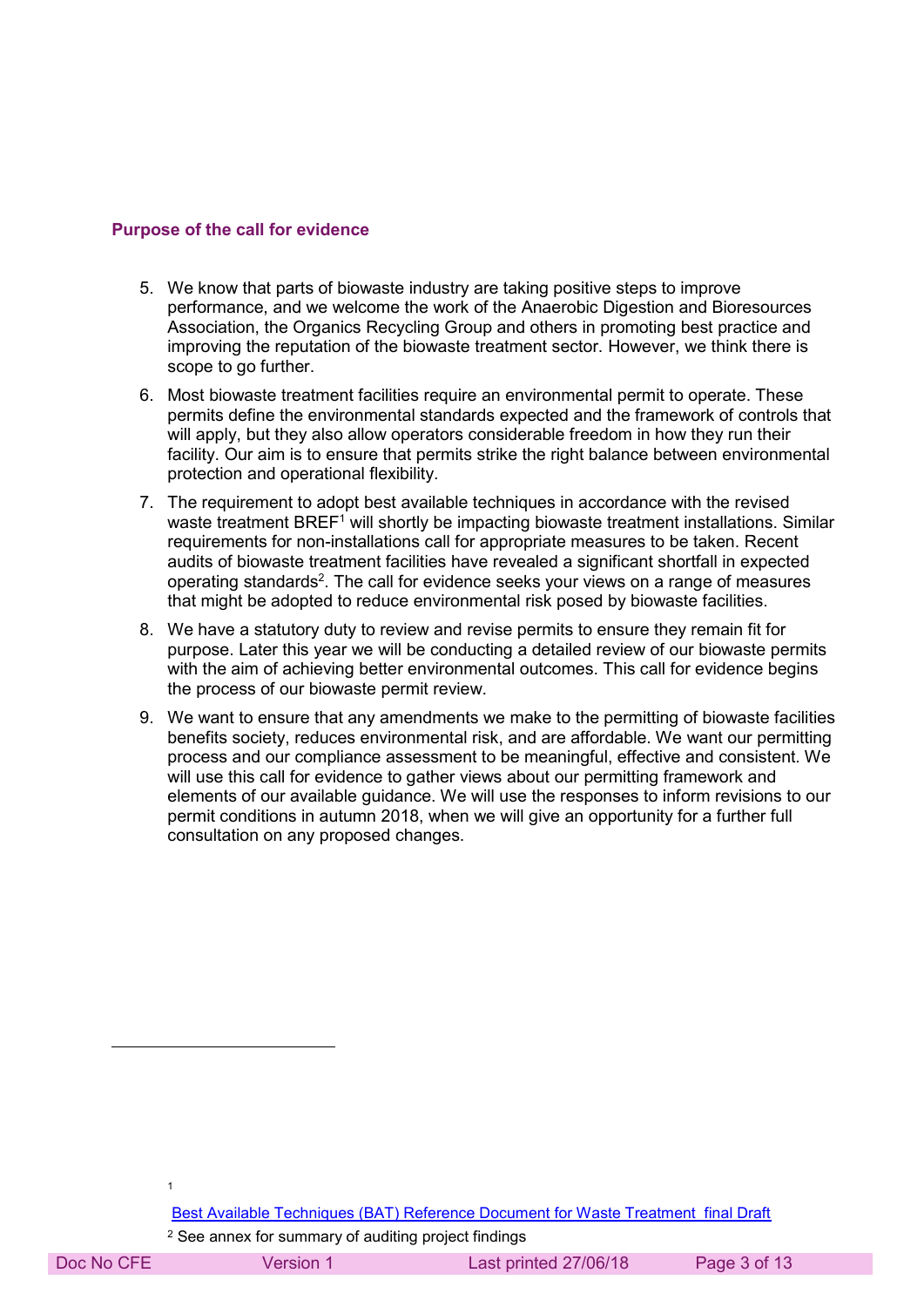#### **Confidentiality and data protection**

Information provided in response to this call for evidence, including personal information, may be subject to publication or disclosure in accordance with the access to information legislation (primarily the Freedom of Information Act 2000, the Data Protection Act 1998 and the Environmental Information Regulations 2004).

If you want information that you provide to be treated as confidential please say so clearly in writing when you send your response to the call for evidence. It would be helpful if you could explain to us why you regard the information you have provided as confidential. If we receive a request for disclosure of the information we will take full account of your explanation, but we cannot give an assurance that confidentiality can be maintained in all circumstances. An automatic confidentiality disclaimer generated by your IT system will not, of itself, be regarded by us as a confidentiality request.

We will summarise all responses and place this summary on the GOV.UK website. This summary will include a list of names or organisations that responded but not people's personal names, addresses or other contact details.

#### **Who should respond?**

We want to gather views from anyone with a professional interest in this sector including waste producers, waste operators, local authorities, farmers, land managers, environmental consultants, and trade associations. We would also welcome responses from the public. We will use the responses gathered through this Call for Evidence to develop a package of proposals, including amendments to biowaste environmental permits, for consultation in autumn 2018.

#### **How to respond**

We welcome all responses to this Call for Evidence. When responding, please state whether you are responding as an individual or representing the views of an organisation. If you are responding on behalf of an organisation, please make it clear, where applicable, how the views of members were assembled.

You can respond electronically using the standard rules consultation

Responses can be emailed to: [standard-rules@environment-agency.gov.uk](mailto:standard-rules@environment-agency.gov.uk)

Written submissions can be posted to:

Regulatory Development (Permitting) Team

Environment Agency

Horizon House

Deanery Road

Bristol

BS1 5AH

Please submit your response by the consultation closing date.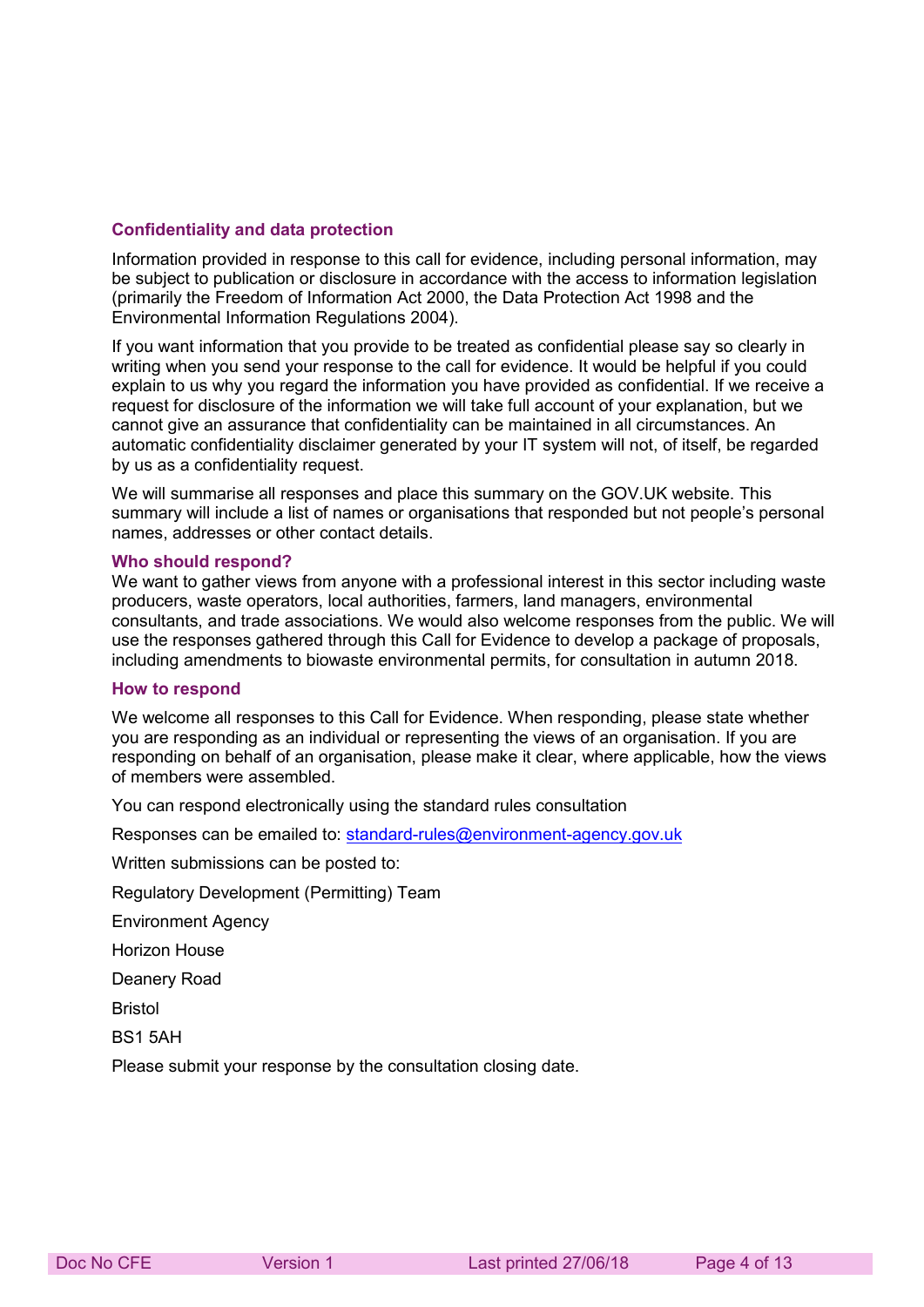# **Availability of standard rules**

8. We produce standard rules where we believe the environmental and health risks can be addressed through a set of generic conditions, and where there is sufficient demand to justify their development and maintenance Table 1 summarises these permits. Some of biowaste standard rules have attracted no uptake. We propose to withdraw these standard rules to allow our resources to be put to more productive use. Where uptake has been minimal we will review the permit conditions but are proposing they will no longer be available.

| <b>Standard Rules reference</b>                                                                           | Description                                                                                                                                | Permits issued |
|-----------------------------------------------------------------------------------------------------------|--------------------------------------------------------------------------------------------------------------------------------------------|----------------|
| S0817 No 17: (not<br>available after 2017)                                                                | Composting in closed<br>vessels waste permit<br>must be treating less than<br>75 t/d                                                       | $\overline{2}$ |
| SR2015 No.12: 75kte non-<br>hazardous mechanical<br>biological (aerobic)<br>treatment facility            | <b>Mechanical Biological</b><br><b>Treatment of waste</b>                                                                                  | 0              |
| S0818 No 18: 75kte<br><b>Mechanical biological</b><br>treatment (existing<br>permits)                     | <b>Mechanical Biological</b><br><b>Treatment of waste</b>                                                                                  | 1              |
| SR2010 No 15: Anaerobic<br>digestion facility <75,000<br><u>tpy</u>                                       | Not available after Jan<br>2013. Facilities should be<br>compliant with later<br>Standard rules or applied<br>for an instillations permit. | $\overline{2}$ |
| S1203 No 3: Composting<br>in closed systems                                                               | These apply to permits<br>from 1st March 2016. Site<br>treating less than 75 t/d                                                           | $\overline{2}$ |
| SR2012 No 4: composting<br>in closed systems -<br><b>installations</b>                                    | Installations permit<br>applying to sites<br>processing more than 75<br>td                                                                 | 0              |
| SR2012 No 8: composting<br>in open systems -<br><i>installations</i>                                      | Installations permit<br>applying to sites<br>processing more than 75<br>td                                                                 | 0              |
| SR2012 No 9: on-farm<br>anaerobic digestion using<br><u>farm wastes - installations</u>                   | Installations permit<br>applying to sites<br>processing more than 100<br>td                                                                | 0              |
| SR2012 No 11: anaerobic<br>digestion facility including<br>use of the resultant biogas<br>- installations | Installations permit<br>applying to sites<br>processing more than 100<br>td                                                                | 0              |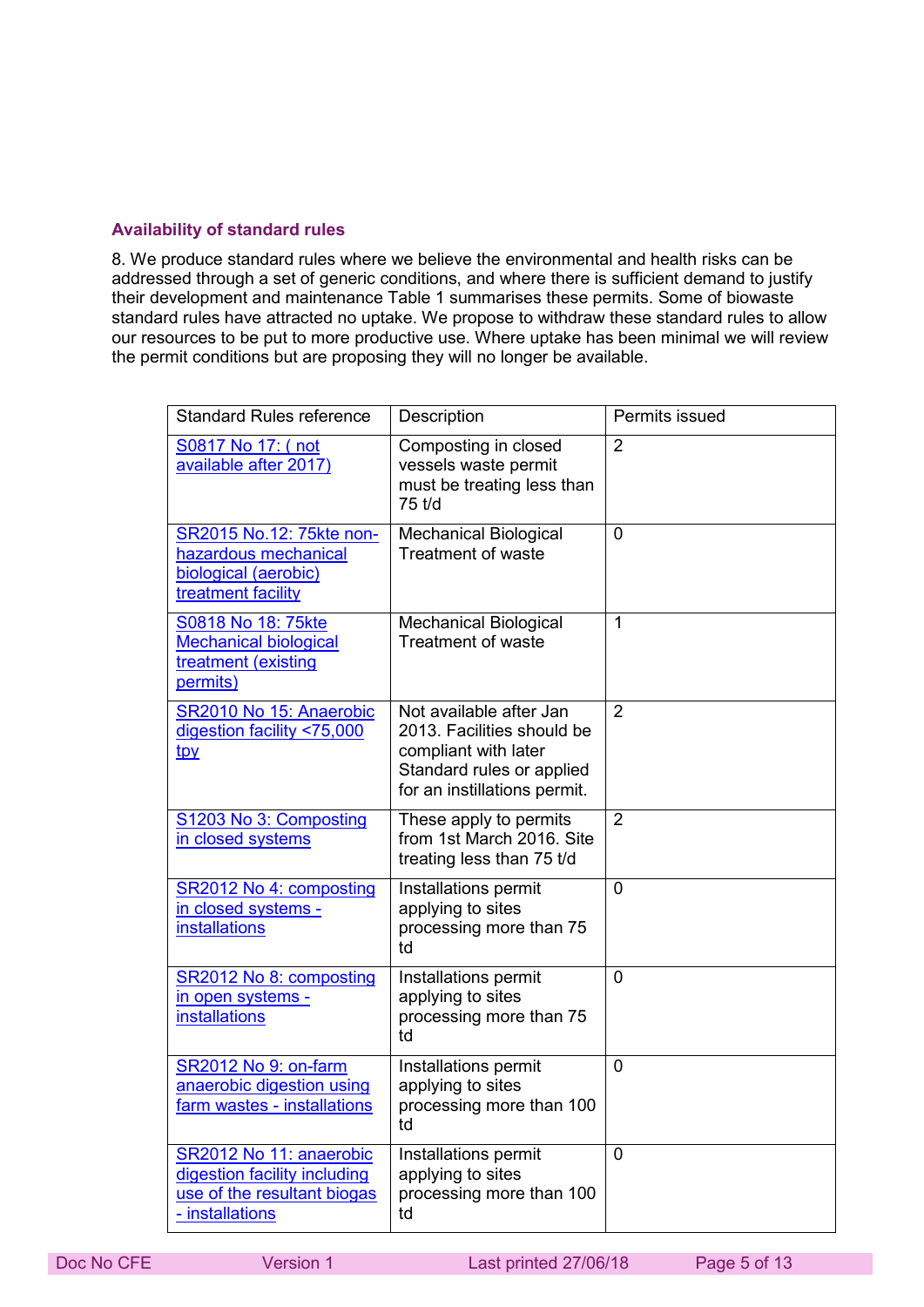| S1212 No 12: Anaerobic        | These rules apply to   | b |
|-------------------------------|------------------------|---|
| digestion facility inc use of | waste sites from the 1 |   |
| <b>biogas</b>                 | march 2016             |   |

*Table 1 - summary of standard rules where uptake has been low or non-existent.*

**We would like your views:**

**Qu 1. Do you agree with the proposal to withdraw these standard rules?** 

**Do you foresee any problems that might arise from their withdrawal?** 

**Qu 2. Do you have any suggestions for new biowaste standard rules?** 

**a. What evidence can you provide of demand for these new standard rules?**

## **Technical competence and operational competence**

Biological treatment facilities involve complex processes that require careful management. A thorough understanding of these processes is necessary to operate safely and without creating environmental or amenity problems. There have been a number of incidents and near misses in recent years where operator error has been a factor.

Permitted biowaste facilities must identify a technically competent manager (TCM) or comply with an approved corporate competence scheme. The minimum attendance required of a TCM at sites which have a standard permit is currently only 20% of the total operational hours. This means that for much of the time responsibility for day to day management falls to operational staff whose technical expertise is unknown.

We need to ensure that operational staff are fully in control of the process and decision making on an hour by hour basis, that they understand the operational parameters of the site, and can identify when problems are occurring and when to call for additional assistance. This is particularly true for more complex treatment processes such as anaerobic digestion.

We audited 110 anaerobic digestion facilities and found that operators often rely on third parties to interpret data. This occurred at; 60% of standard rules waste sites 30% of installations 100% of on-farm facilities

If additional training is required then what do you believe you would need to achieve that level of process knowledge.

**We would like your views:** 

**Qu 3. Do you think that increasing the percentage of operating hours a TCM is required to be present on site would reduce the total risk?** 

**a. If not please give reasons** 

**Qu 4. Do you consider that requiring operational staff to demonstrate a working knowledge of the facility is an effective way of reducing total risk?** 

**a. If not please give reasons**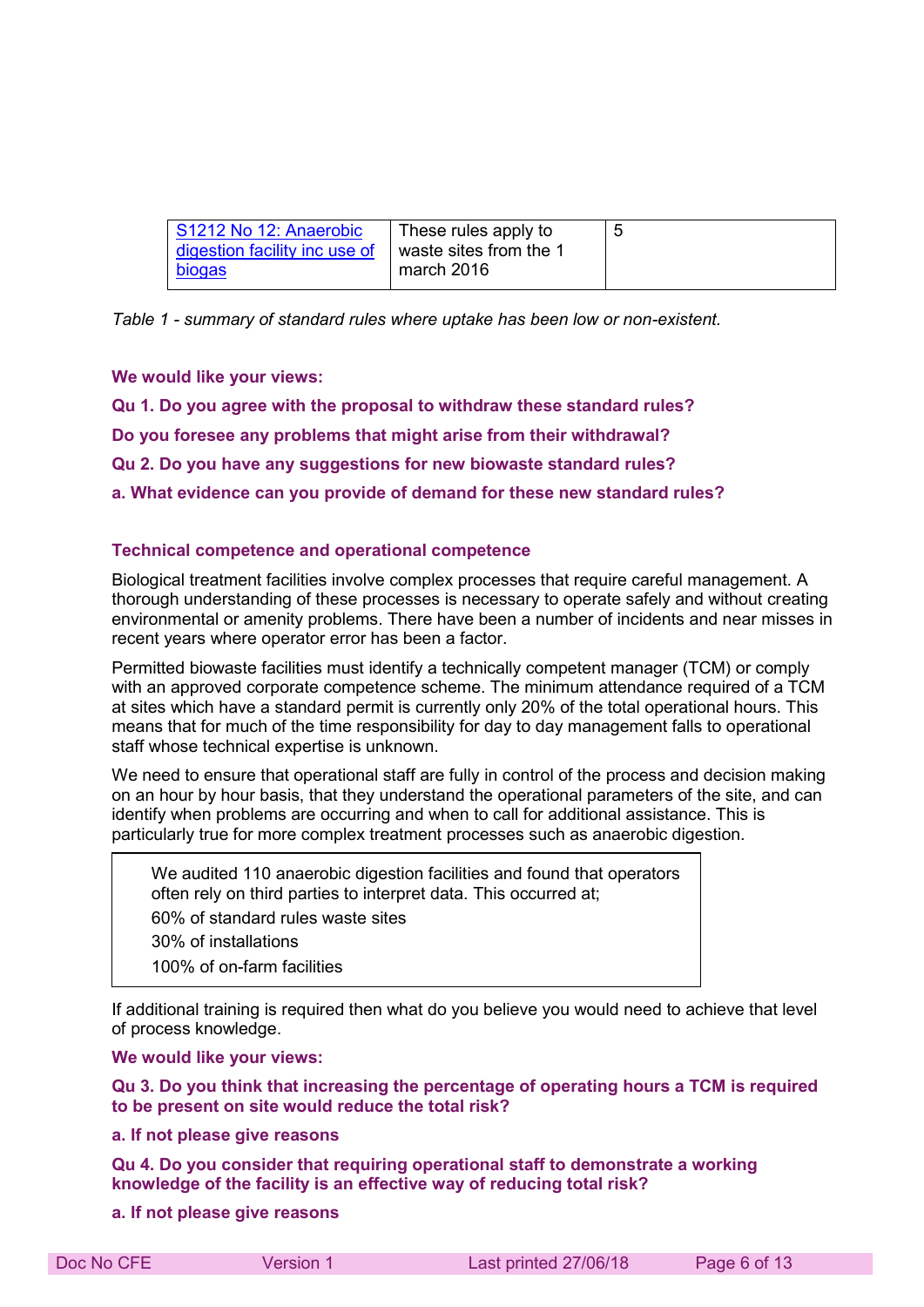**Qu 5. Can you suggest alternative measures to reduce the risk posed by a lack of competence?** 

**Qu 6. (Permit Holders) We would like to know more about who covers the technical competence of your site or what examples of training you provide to ensure that day to day operational process is fully controlled and understood. Please complete the technical competence section of the accompanying survey.** 

## **Construction Standards**

Many incidents that occur do so because primary containment measures have failed. The root cause failure is frequently traced back to one or more of the following:

- Poor design and standard of construction
- Lack of a hazard and operability study (HAZOP) or similar
- Operator competence
- Poor or faulty maintenance and repair
- Lack of secondary containment

Secure containment is essential to safe management of waste so we need to reduce the likelihood of these factors causing failures. We consider that all physical infrastructure should in future meet a design and construction standard certified by a qualified engineer. The design would take account of the need for secondary containment. A HAZOP study should inform the design process and a commissioning plan be implemented with sign off before a facility becomes operational.

The written management system required by permits should include arrangements to deploy competent staff, training schedules, and maintenance and repair procedures.

#### **Qu 7. Do you support using a rigorous design, construction and commissioning process to minimise the risk of containment failures?**

#### **a. If not please state why**

**Qu 8. Can you suggest additional or alternative means of tackling containment failure?** 

**Qu 9. Would any such requirements be better imposed through permit conditions or stipulated in guidance as a necessary part of a written management system?** 

**Qu 10. (Permit Holders) Could you, if required provide a certification of critical infrastructure in relation to you site? If so who certified this and what qualification did they have? If you cannot you think you will have difficulty meeting an industry standard for your design and build e.g. CIRA 736 for secondary containment?** 

#### **De-gritting and tank integrity**

A review of anaerobic digestion incidents identifies the build-up of grit and debris as a significant risk factor in process and primary containment failure. It is necessary for permit holders to carry out regular tank integrity checks, de-gritting and mixing, and to conduct a root causes analysis for events such as an over pressure event.

**Qu 11. (Permit holders) If you operate an anaerobic digester do already carry out regular de-gritting and tank integrity checks?**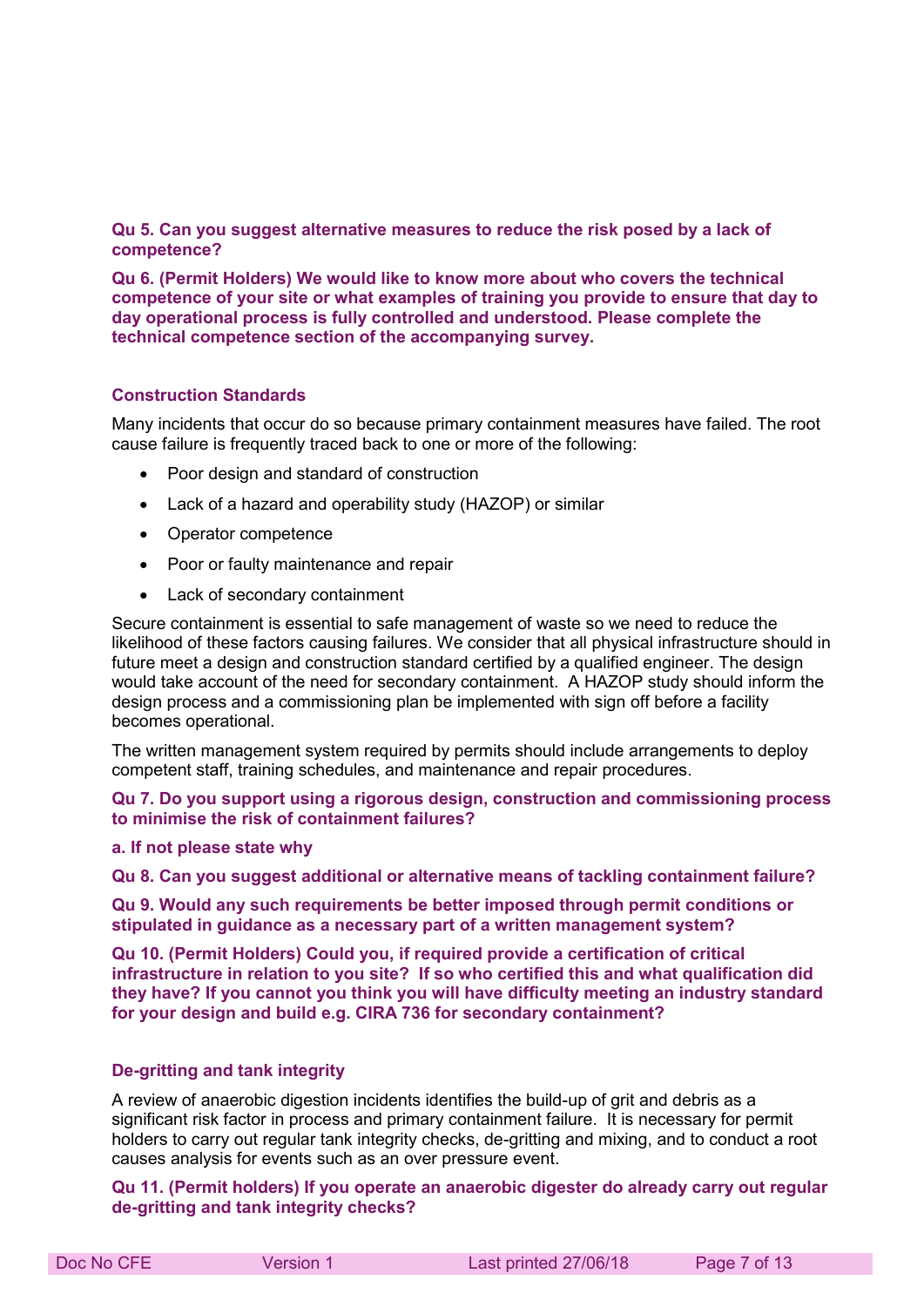## **Qu 12. Do you foresee any issues with making this a more transparent requirement of all anaerobic digestion permits?**

#### **Non-routine emissions or biogas and auxiliary flares**

There are environmental, safety and financial benefits in monitoring and minimising fugitive methane emissions. One source is the pressure relief valve. Whilst we do not set emission limits on these valves we require that they are correctly seated following operation. We are minded we remove the emissions points from pressure relief values from the emission table and include instead emissions for non-routine operations and incident management. Pressure relief valves operations and seating would need to be more rigour inspected to demonstrate that emissions are being minimised.

Flares are one of the control measure that allow sufficient safety measures in the event of a failure or over pressure event and also mitigate and prevent unwanted release of unburnt biogas to atmosphere. We do not currently state that the inclusion of an emergency flare is compulsory but are minded to do so in order to minimise the release of this potent greenhouse gas.

**Qu 13. (Permit holders) Do you already have a high temperature standby flare at your anaerobic digestion facility? If not would the compulsory requirement for one have significant impact? If so what is the estimated additional capital cost?** 

#### **Gas upgrade and gas to grid**

Gas cleaning, drying and upgrading to biomethane are permitable activities. In most cases the processed gas is injected into the grid. Sometimes however demand for electricity and gas to grid is low and gas may be vented to atmosphere or flared off. We believe that this wasteful practice should be avoided by requiring additional capacity to store or utilise gas demand to the national grid is low. Flaring or venting would then only be necessary when the plant needs to shut down in an emergency or unscheduled maintenance. We also consider that propane used for propanation should be located and stored in a secure place.

#### **Qu 14. Do you envisage and issues with limiting the flaring of biogas or secure storage of propane?**

#### **Qu 15. (Permit holders) Would your facility require additional gas storage if such a condition was imposed? If so what will be the cost?**

#### **Nitrogen management and ammonia emissions**

Nitrogen is a valuable plant nutrient and many organic fertilisers are nitrogen rich. However ammonia is recognised as a significant contributor to air pollution and can cause harm to human health and cause damage to some valuable nitrogen deficient habitats. Poor storage of some high ammonia feedstocks and waste derived fertiliser can result in the release of ammonia. These emissions can be significantly reduced by following good practice during handling and storage.

We therefore propose that in future ammonia rich feedstocks and digestates should be stored in containers or lagoons which are designed to minimise ammonia loss.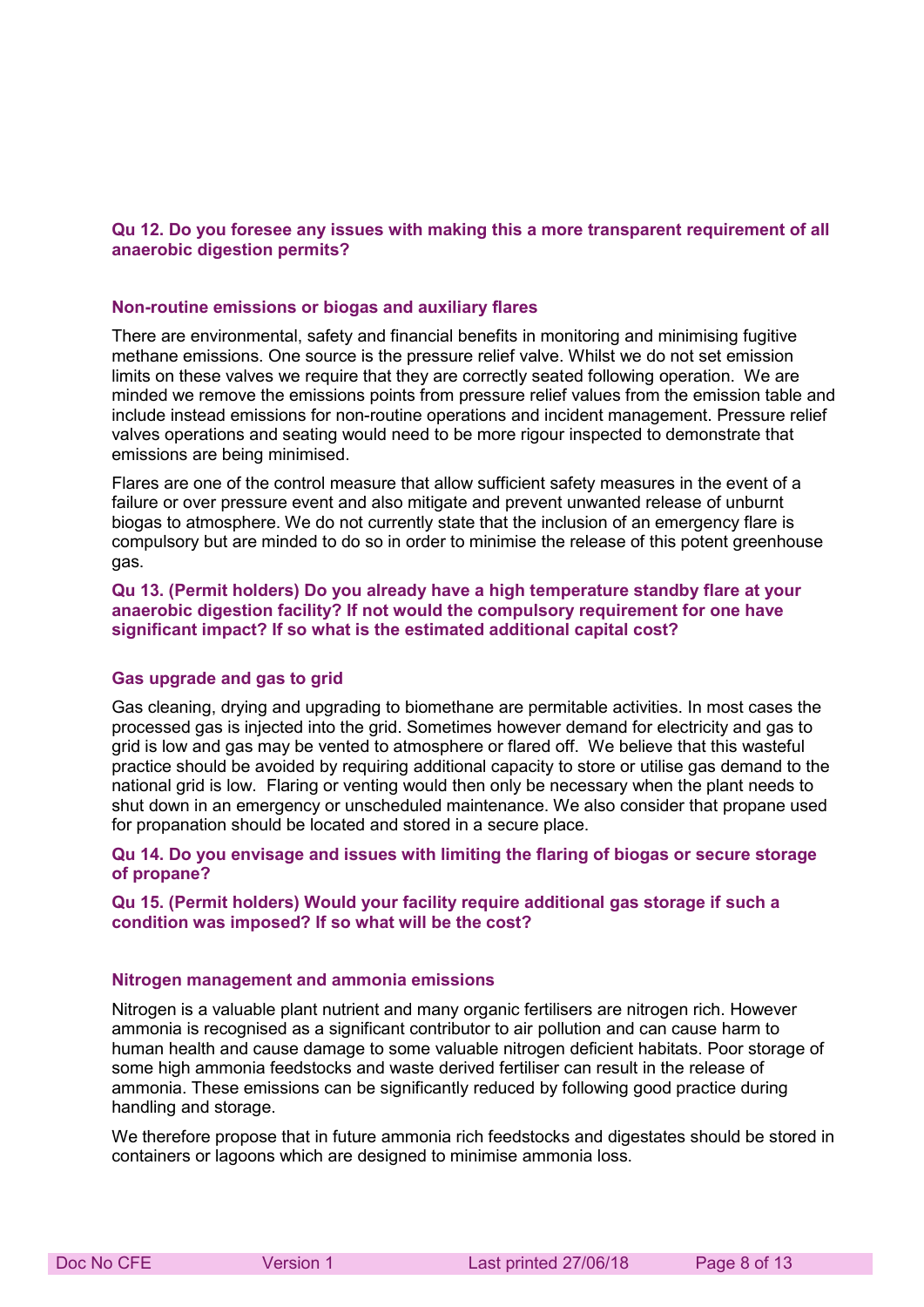#### **Qu 16. What are the technical challenges of such a requirement?**

#### **a. Have you any data to demonstrate the efficiency of abatement technologies that you have used?**

#### **Qu 17. What alternative measures might be considered to reduce nitrogen losses to air?**

Spreading of any fertiliser should be timed to provide crops with the necessary plant nutrients when they are needed, and not simply as a means of managing digestate i.e. end user led not producer led. There are periods when the land bank will not be available for spreading and it is not possible to move digestates to farms or remote storage facilities. In such instances it is important that anaerobic digester operators have some storage capacity available. We are minded to stipulate that digesters have sufficient on-site storage to accommodate two months of production.

#### **Qu 18. Would digestate storage capacity equivalent to two months of production be sufficient to ensure resilience in the digestate production and supply chain?**

#### **Qu 19. What alternatives to on-site storage might be preferable to deliver resilience?**

Abatement technology for air handling and treating emissions is often poorly designed and often struggles to contain emissions. We expect any air handling systems and abatement to be correctly designed built and maintained as per manufactures recommendations and may require proof on application that a suitably qualified person has agreed the design and construction. This would prevent costly retro fitting and issues with emission abatement when fully operational.

Drying digestate is currently a permitted activity but we have not stipulated clearly that this requires abatement. We produced a position statement to clarify what is required but we are minded to withdraw that statement and include the necessary abatement within the operating techniques. We would require air streams to be stripped to produce valuable ammonium.

#### **Qu 20. Do you agree with these proposal? Please give reasons.**

**Qu 21. If you have experience of issues with abatement technologies we would like to hear from you. Similarly if you have an abatement technology which has worked well and reduced emissions can you describe these and give examples of parameters where efficient abatement is demonstrated? If you have available monitoring data we would like you to share this.** 

#### **Improved water efficiency**

We currently state that clean surface water from roofs and that are not being used in connection with storing or treating waste can be discharged to surface water or to ground by seepage. In order to preserve water resources and reduce cost to operators we suggest that clean water could be harvested for use on site. We also believe that clean water separation is best practice, as mixing with leachate and dirty water presents issues with storage capacity and can make disposal expensive. We propose that clean and dirty water separate is mandatory.

#### **Qu 22. Do you agree with this proposal? Please give reasons.**

#### **Qu23. What alternative can you suggest?**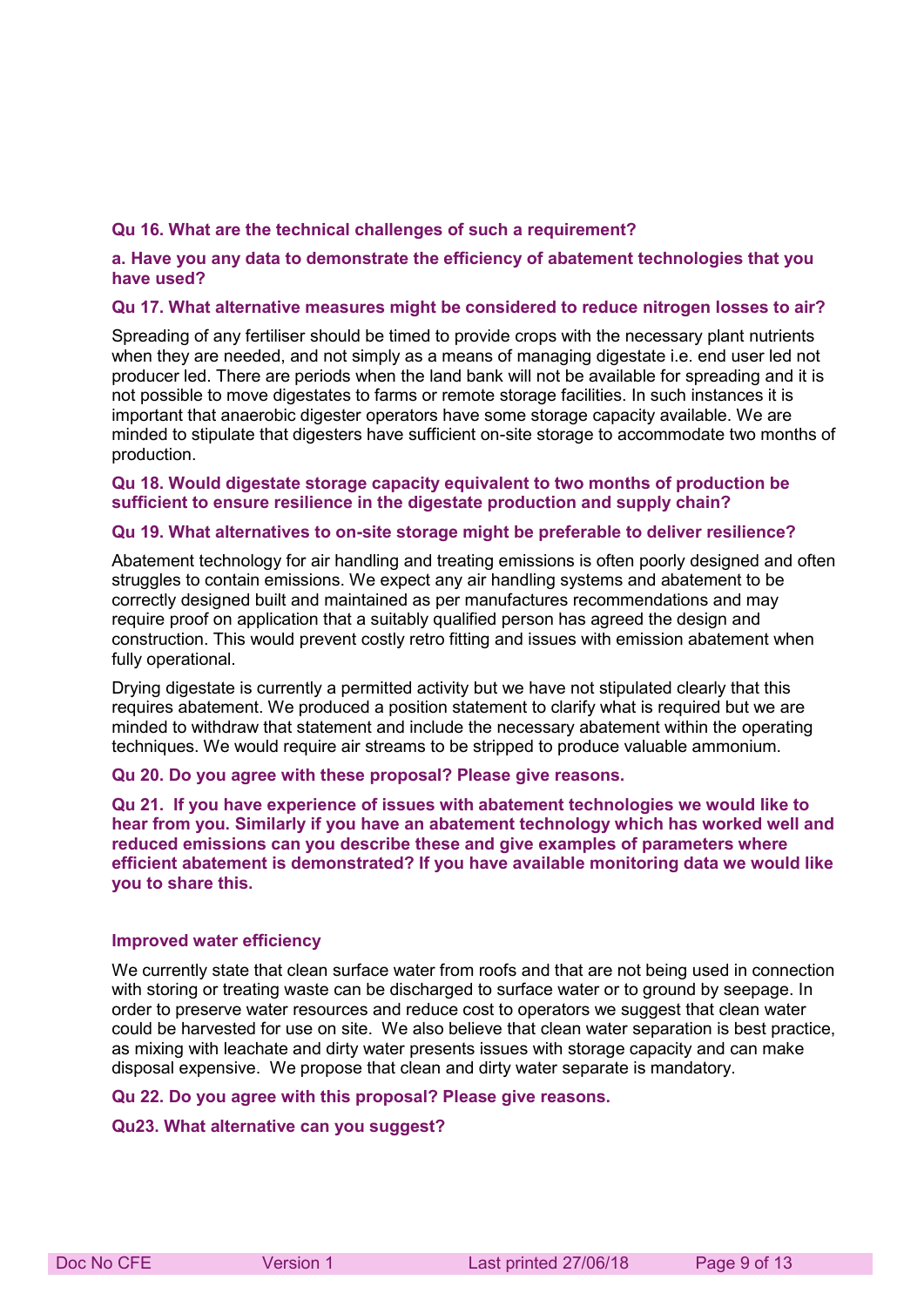## **Location of sensitive receptors**

There are a number of distance criteria that you must meet in order to apply for standard rules permits. These consider the source pathway receptor linkage in controlling environmental risk.

#### Water bodies

Currently we restrict location in our standard rules permits:

- 10 metres of any watercourse
- groundwater source protection zone 1, or if a source protection zone has not been defined then within 50 metres of any well, spring or borehole used for the supply of water for human consumption. This must include private water supplies.

These standards were based on Code of Good Agricultural Practice (COGAP) principles. A review of incidents indicates some considerable impacts on the water environment as a result loss of primary and secondary containment at standard rules sites. We are considering two options to address this shortfall in environmental protection; (i) increase the setback distances or (ii) require all sites within 10m of a watercourse to have secondary containment designed to an appropriate standard.

## **Qu 24. Which of the two measures do you prefer? Please give reasons.**

#### **a. Can you suggest any alternative approaches to protecting the water environment?**

The standard of drainage infrastructure varies between sites. In order to achieve a consistently high level of groundwater protection we are considering one or more of the following options:

(i) All infrastructure and drainage is designed and built to a standard certified by an engineer.

(ii) Where there are underground pipe work or tanks a leak detection system must be fitted.

(iii) All transfer pipework is fitted with flow meters and shut off valves.

**Qu 25. Which combination of measures do you prefer? Please give reasons.** 

## **a. Can you suggest any alternative approached to protecting the water environment?**

#### **Sensitive and protected areas**

We also consider other habitats in location and adherence to standard rules permits:

- 250 metres within the presence of Great Crested Newts where it is linked to the breeding ponds of the newts by good habitat;
- 50 metres of a National Nature Reserve, Local Nature Reserves, Local Wildlife Site, Ancient Woodland or Scheduled Ancient Monument.
- 50 metres of a site that has relevant species or habitats protected under the Biodiversity Action Plan that the Environment Agency considers at risk to this activity.

**Qu 26. Do you believe that these set back distances are appropriate / adequate? Please give reason for you answer.** 

#### **Waste types and acceptance**

#### **Waste tonnage**

The tonnage of waste processed per day will determine whether a site requires an installation permit (Industrial Emissions Directive) or a waste operation permit. Waste operation permits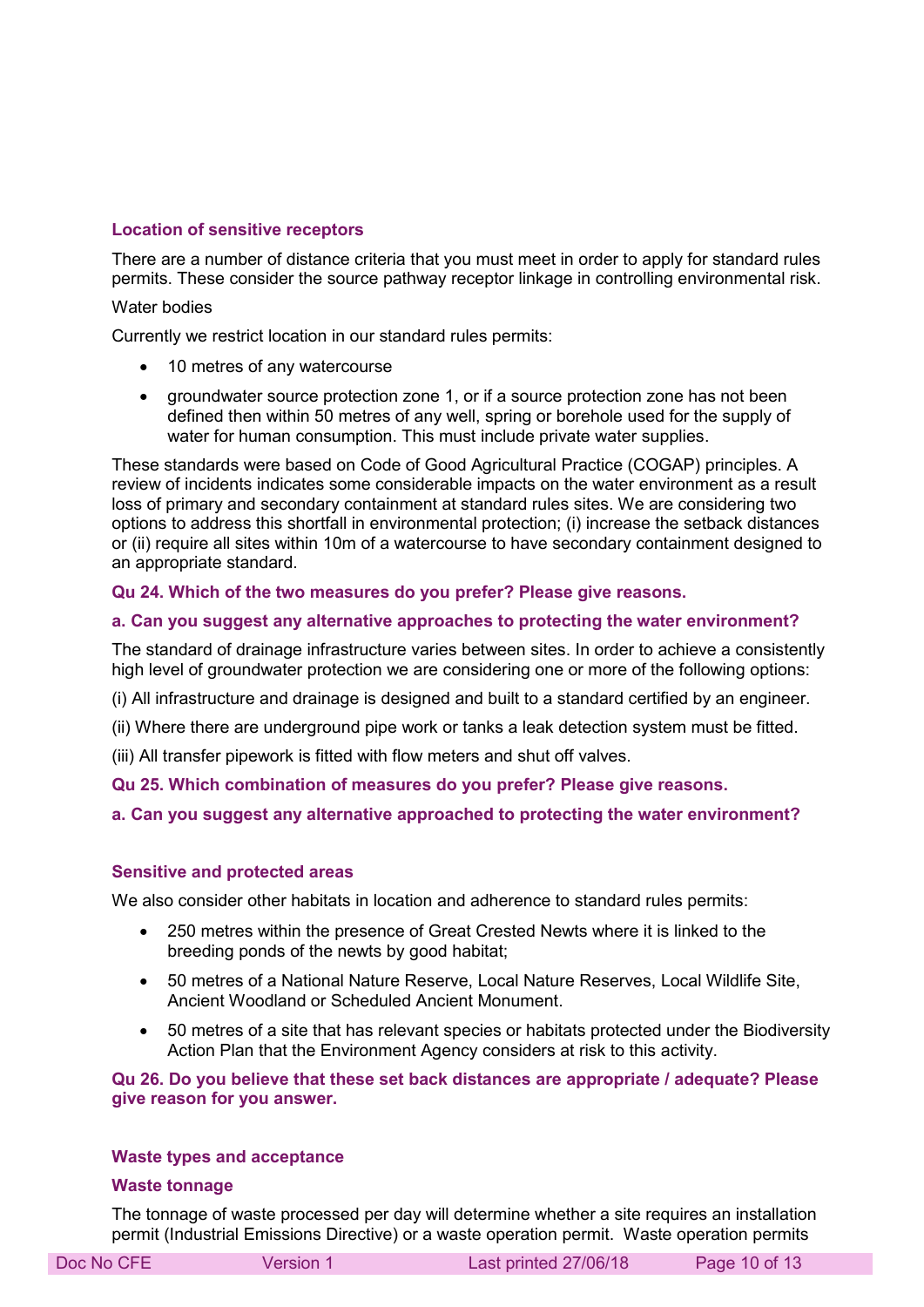are limited to 100 tonnes per day for anaerobic digestion and 75 tonnes per day for all other biological treatment. Installation permits are typically limited to 75,000 tonnes per year. None of these limits take into account the plant's design capacity.

From experience we find that operating the plant above its design capacity is the root cause of many process problems and pollution incidents. We want to ensure that facilities are not operated above their stated design capacity and propose to limit tonnage accordingly. In the absence of a stated capacity the limit stated in the planning permission may be used.

#### **Qu 27. Do you support this approach?**

#### **Do you foresee any difficulties with this suggestion? Please give reasons**

#### **Waste codes**

The waste codes are listed in section 2 of the standard rules. We have undertaken a review of 04 01 textile industries wastes from the leather and fur industry and found that that the hazards from these waste may not be fully characterised. We therefore propose to remove these from the applicable standard rules.

Some standard rules list 07 chapters wastes from organic chemical processes glycerol waste from bio-diesel manufacture from non-waste. This waste would need additional measurement of methanol levels and a full understating of organic loading rate would be needed to adequately control the digestion process. We are recommending that this waste is removed from Standard rules permits on a risk basis.

We also recommend that any post-consumer wood is removed from the waste stream.

We limit the input of invasive species. Should this be expanded?

**Qu 28. Would you have any concerns if these wastes are removed from standard rules? If so please explain.** 

#### **Waste acceptance**

There can be significant and long term impacts from the contamination of waste feedstock material, not least the acceptance and marketability of the end products. We have experienced examples of land contamination following the application of contaminated compost and digestate to land. In some instances this has led to loss of income and even tenancy for the farmer. More widely it can be detrimental to the biowaste industry's reputation.

Our permits do contain conditions about waste acceptance but we rely on operator's management system to contain details of the waste assessment process, both upstream pre acceptance and reception, to ensure a waste is suitable for processing. Upstream auditing, planning waste acceptance and sampling can positively impact on feedstock quality, process control and final product and we would seek to make these permit requirements. Further, this places the onus on producers of waste to ensure duty of care is discharged.

#### **Qu 29. Do you think expanding waste acceptance conditions to include pre-acceptance and waste sampling programmes could drive improvements in feedstock quality?**

#### **Q29a Would guidance on upstream waste auditing, planning waste acceptance assist?**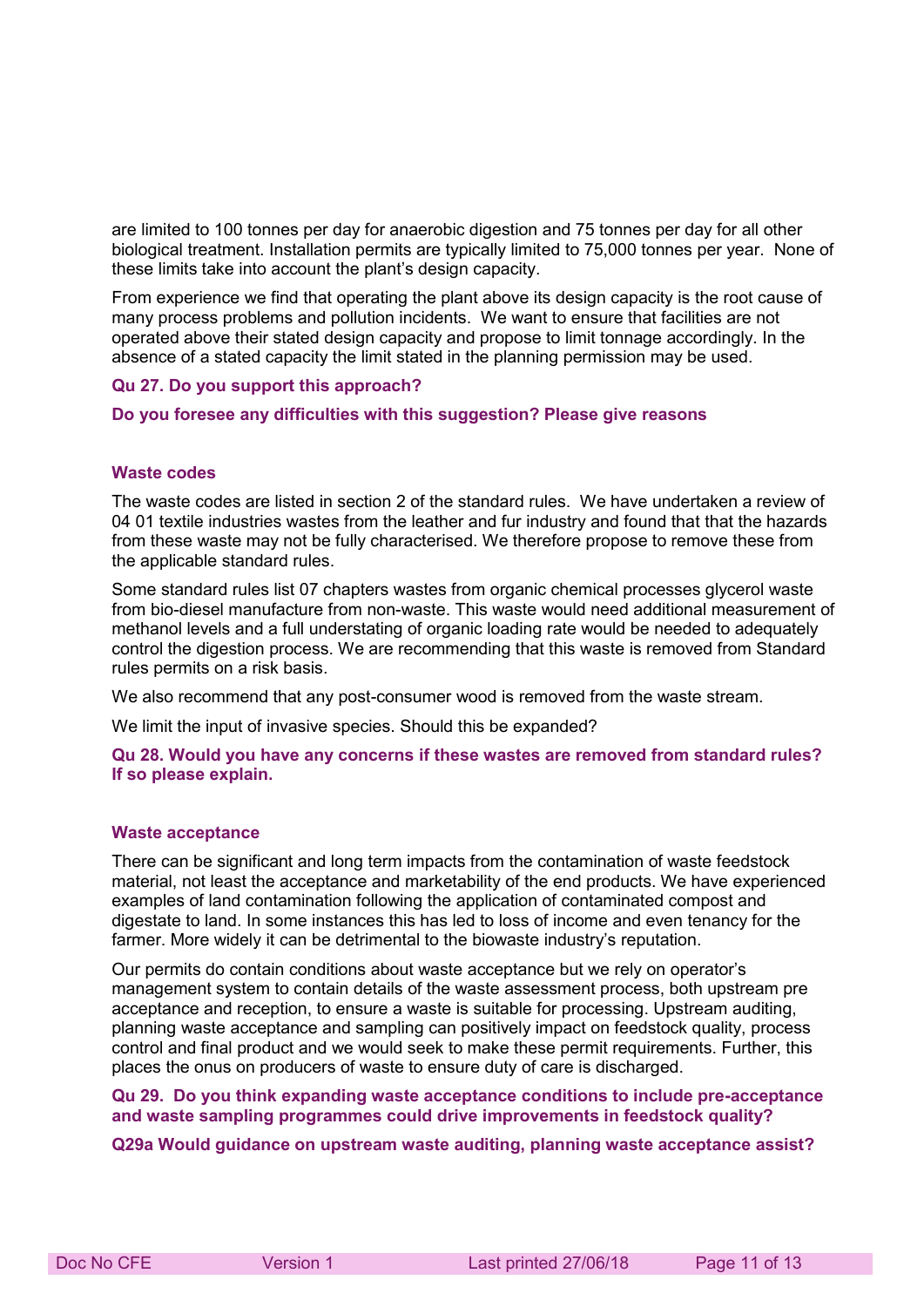#### **Sludge Treatment**

We have two standard rules for sludge treatment that allow a range of treatment options. In our charging review we made the differentiation for digestion and sludge treatment. We are proposing to split the activity for sludge treatment into two permits. One to allow digestion and one for sludge treatment and stabilisation.

## **Qu 30. Would there be any problems with us making the differentiation with treatment activity?**

#### **About you**

We would like to understand more about you and the size of your business.

Please describe the sector you operate in and further information about your business and activities that may help us.

#### 1. Which option best describes you?

| Trade association                 |
|-----------------------------------|
| Professional body                 |
| Consultant                        |
| Investor                          |
| Insurer / Broker                  |
| Central government                |
| Local government                  |
| Charity or social enterprise      |
| Legal representative              |
| Large business (over 250 staff)   |
| Medium business (50 to 250 staff) |
| Small business (10 to 49 staff)   |
| Micro business (up to 9 staff)    |
| Start-up                          |
| Academic                          |
| Individual (member of the public) |
| Other (please describe)           |

- 2. What is your name?
- 3. What is your organisation or business?
- 4. Email address or contact details.